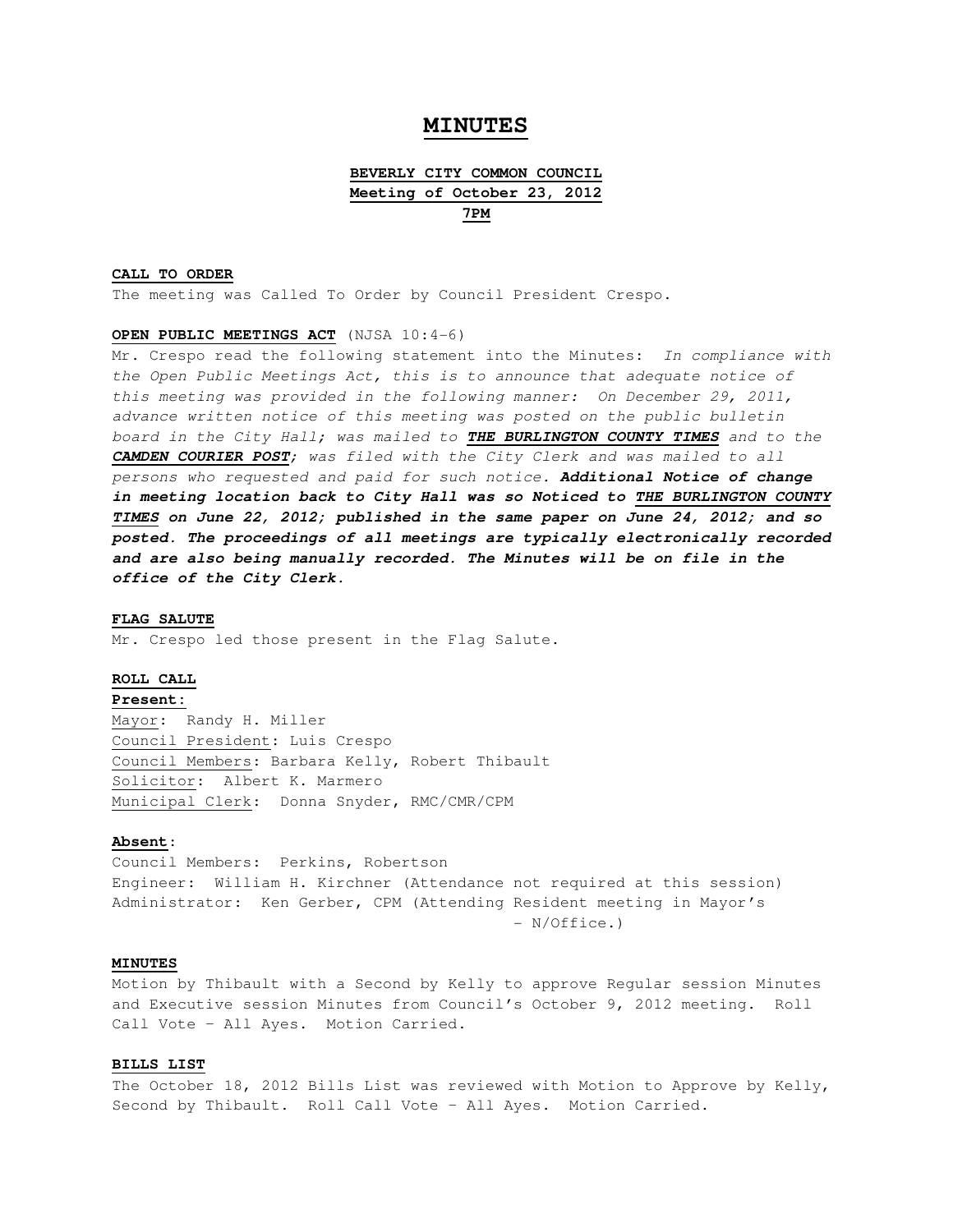### **RESOLUTIONS**

### **RESOLUTION 2012-249**

A Resolution of the Common Council of the City of Beverly adopting the Burlington County Municipal Joint Insurance Fund (BURLCOJIF) Procedures and corresponding Forms for handling Tort Claims, the authority for which is found in the New Jersey Tort Claims Act, N.J.S.A. 59:8-6. Motion to Approve by Kelly, Second by Thibault. Roll Call Vote – All Ayes. Motion Carried.

## **RESOLUTION 2012-250**

 A Resolution of the Common Council of the City of Beverly authorizing the City of Beverly to enter into an Interlocal Service Agreement for the "Burlington County Riverline Task Force" Program. Motion to Approve by Kelly, Second by Thibault. Roll Call Vote – All Ayes. Motion Carried.

#### **RESOLUTION 2012-251**

 A Resolution of the Common Council of the City of Beverly authorizing award of a three (3) year Contract with two (2) one (1) year options to South Jersey Sanitation, 253 N. White Horse Pike, Bldg. E, Hammonton, NJ 08037 for solid waste collection and disposal services for one (1) time per week, according to all terms and regulations of said approved Contract. Motion to Approve by Thibault, Second by Kelly. Roll Call Vote – All Ayes. Motion Carried.

## **NEW BUSINESS**

10/10/12 Municipal Court In-Session Visitation – Richard E. Andronici, JMC This correspondence was reviewed by Council. The 8 Remaining Renovation/Security items that still need to be addressed will be reviewed with the Administrator so that these security issues can be resolved promptly. (See Judge Andronici's 10/14/12 letter to Mayor Miller and Council, and David G. Young, M.D.M.'s memorandum to Judge Andronici on 10/12/12.)

Beverly Free Library's 10/10/12 Letter of Request for a donation of at least \$2,500 from the 2013 Beverly City Budget will be reviewed during pre-Budget meetings.

### **OLD BUSINE**SS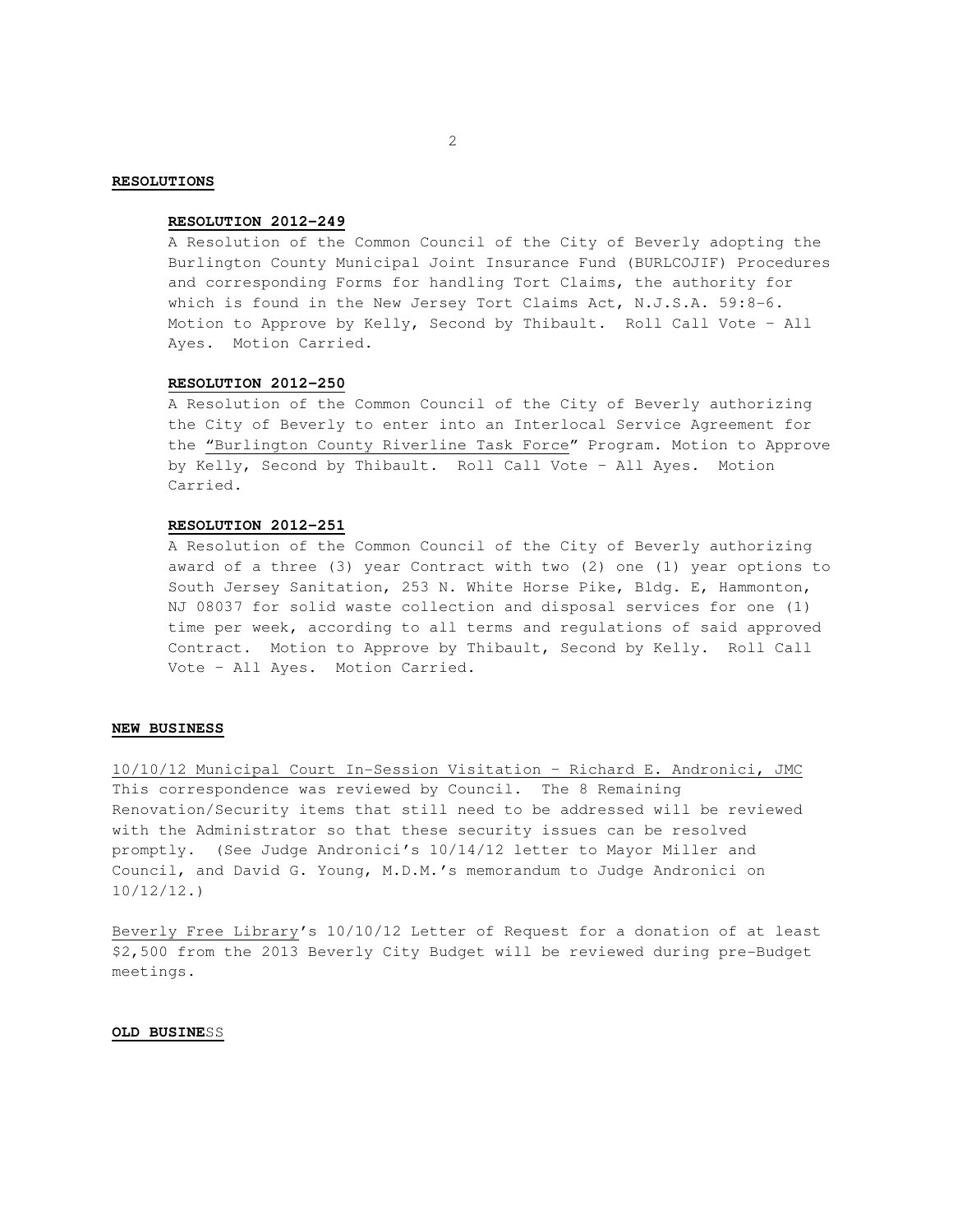2013 Budget Workshop Meeting Schedule will be forthcoming as soon as all budgetary submissions have been received by the CFO from each Department Head.

A Public Hearing for Comcast Cable Renewal will be delayed as our contract does not expire until September 28, 2014. While we will continue to remain on a timely renewal schedule, Council will be given copies of our current contract along with the Cable Franchise Renewal Guide to review relative to contract renewal.

#### **CORRESPONDENCE**

The Correspondence was read by Mayor Miller and will be processed/filed accordingly in the office of the Municipal Clerk.

#### **COMMENTS/REPORTS**

### **ADMINISTRATOR** – N/A

#### **SOLICITOR**

Solicitor Marmero spoke about the "Abandoned Properties Toolkit" that he brought along with him that the Clerk had already distributed to Council. We will use this as a guide to enhance our current Housing Ordinance as we move forward in cleaning up the City and contacting Absentee Landlords and bringing them into compliance.

# **ENGINEER** – N/A

## **COUNCIL MEMBERS**

Ms. Kelly reminded all that Halloween would be held for the kids at the Basketball Court on Friday, November 2, 2012 between 5:30-8PM. Donations and Volunteers are needed. She additionally advised re the Beverly Free Library requesting to sell food as a fundraiser for the Library and further requested that the Solicitor's Fee be waived as all funds would be going to the Library. Motion was made by Thibault to wave said \$100.00 Fee conditioned upon all approvals being met, Second by Kelly. Roll Call Vote – All Ayes. Motion Carried.

**CLERK** - Nothing at this time.

**PUBLIC COMMENT** – Motion at 7:31PM by Thibault, Second by Kelly. All In Favor. Motion Carried.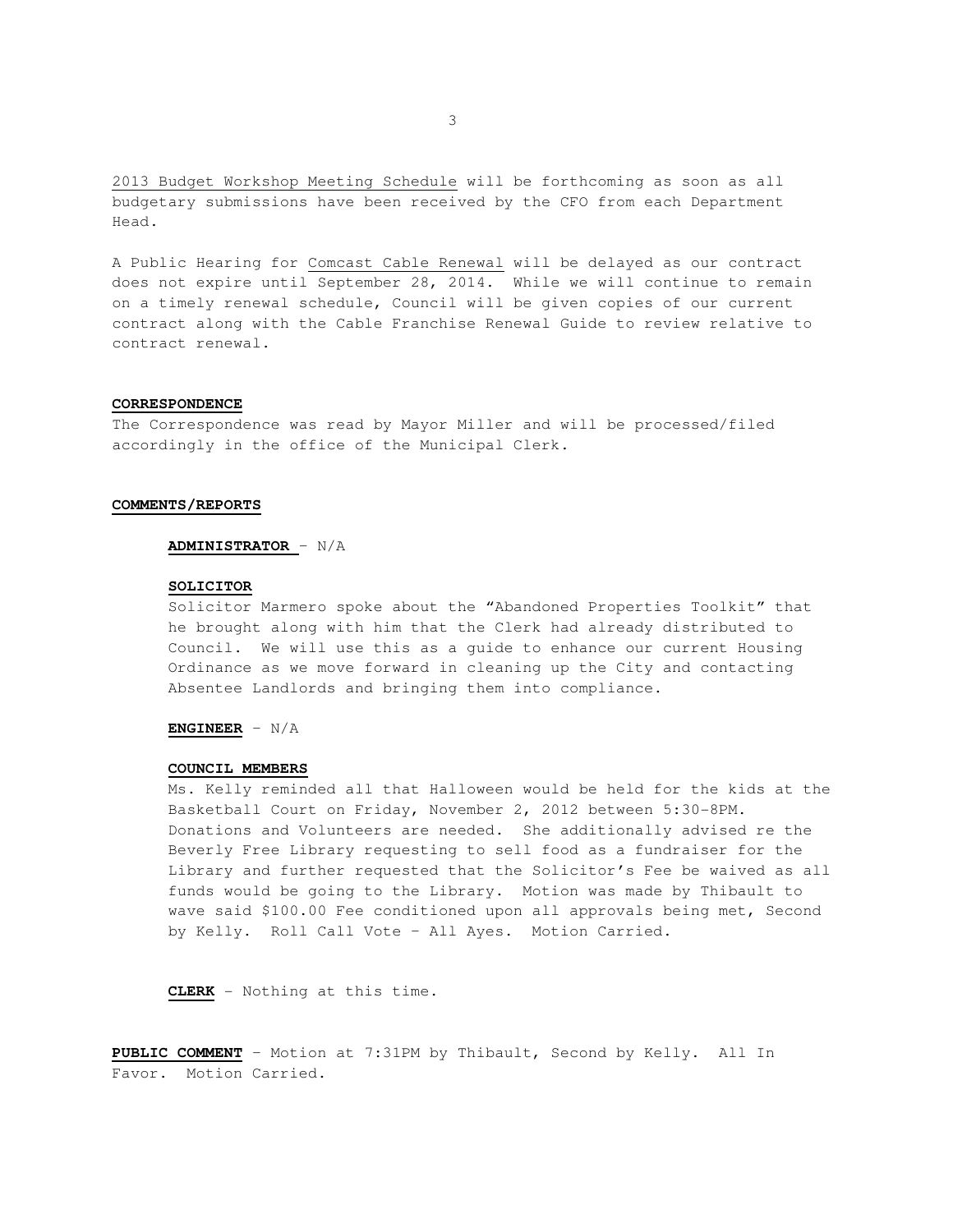This portion of the meeting provides the public with an opportunity to ask questions of City Council concerning the City, or to address questions to the Administrator/Director of Public Safety. **Please state you name and address** 

#### **for the record.**

General question by Mary Ellen Knudson.

There being no further Public Comment, Motion to move to Executive Session at 7:35PM by Thibault, Second by Kelly. All In favor. Motion Carried.

### **EXECUTIVE SESSION**

## **Resolution 2011-252:**

A Resolution of the Common Council of the City of Beverly to hold Executive Session in accordance with the Open Public Meetings Act, P.L. 1975, Chapter 231, permitting the exclusion of the Public from a meeting in certain circumstances which the Governing Body deem now exist: Discussion to be had on Personnel, Litigation, and Contractual matters.

### **ACTION AFTER EXECUTIVE SESSION:** YES\_X\_\_ (See below) NO\_\_\_\_

#### **RESOLUTION 2012-253**

A Resolution approving City Employee attendance at the 2012 League of Municipalities Convention, as listed below, for the purpose of obtaining qualifying CEU's for their respective licenses and certifications. Said Employees will receive their normal pay during their respective attendance. Donna Snyder, RMC/CMR/CPM – Municipal Clerk/Registrar – 11/13, 14, 15 Dorothea Jones, CFO/Tax Collector – 11/13, 14 Daniel Schoen, Public Works Supervisor – 11/14 Ken Gerber, Dir. Pub. Safety/Administrator – 2 floating days as able.

Motion to approve by Kelly, Second by Thibault. Roll Call Vote – All Ayes. Motion Carried.

## **ADJOURNMENT**

There being no further business, Motion to Adjourn at 8:14PM was made by Kelly, Second by Thibault. All in Favor. Motion Carried.

 $\overline{\phantom{a}}$  , and the contribution of the contribution of  $\overline{\phantom{a}}$  , and  $\overline{\phantom{a}}$  , and  $\overline{\phantom{a}}$  , and  $\overline{\phantom{a}}$  , and  $\overline{\phantom{a}}$  , and  $\overline{\phantom{a}}$  , and  $\overline{\phantom{a}}$  , and  $\overline{\phantom{a}}$  , and  $\overline{\phantom{a}}$  , and

Respectfully submitted,

Donna Snyder, RMC/CMR/CPM Date